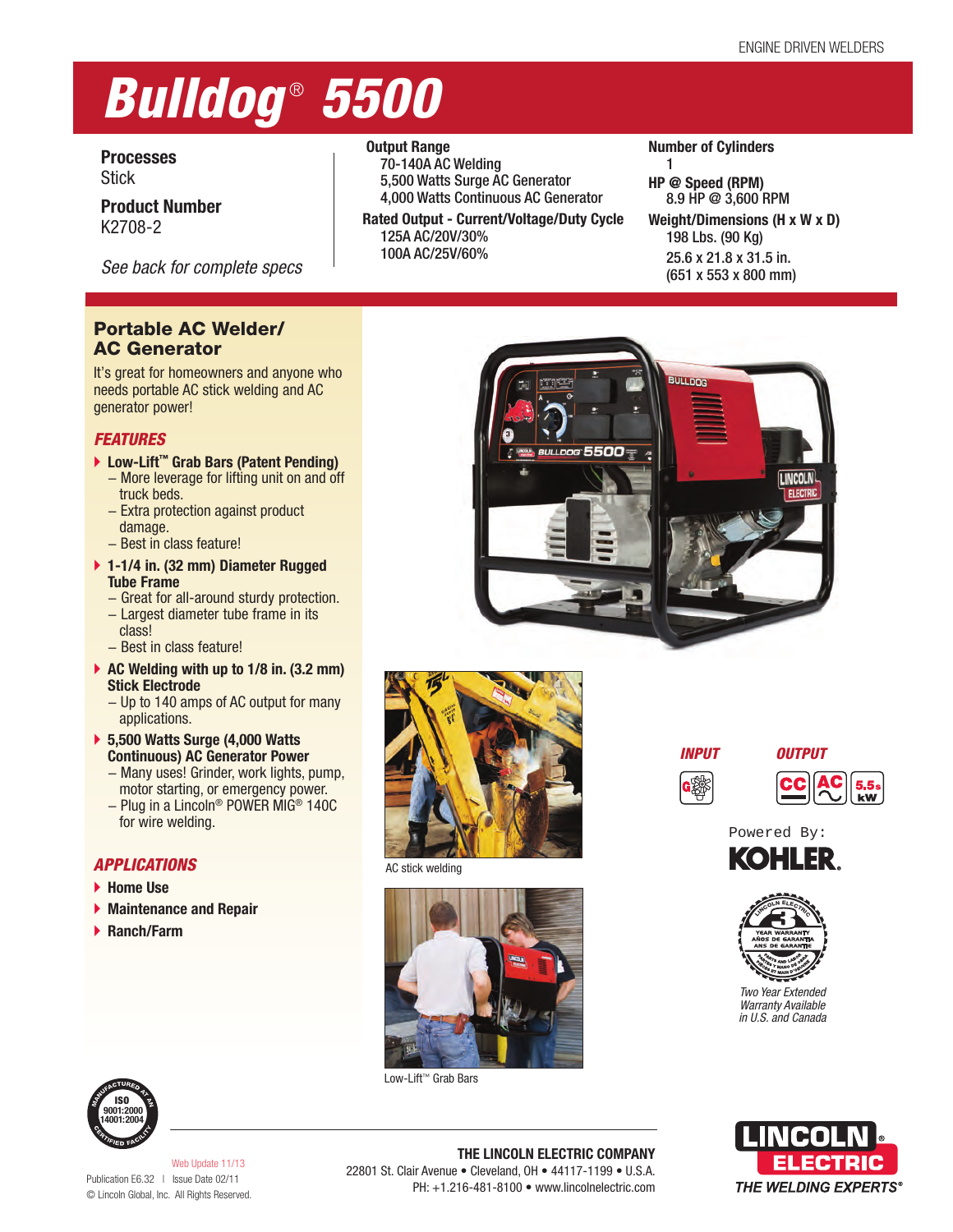#### *ARC PERFORMANCE*

- **•** Up to 140 amps of AC welding output for welding steel, stainless steel, cast iron or hardfacing projects with up to 1/8 in. (3.2 mm) stick electrode. Suggested electrodes are Lincoln Electric 7018AC (AWS E7018) and Fleetweld® 180 (AWS E6011).
- **•** Single, full range calibrated welding output dial makes it simple to dial in the ideal amperage for your repair, maintenance or fabrication project. Dial also includes operating ranges for 3/32 in. (2.4 mm) and 1/8 in. (3.2 mm) electrode.

#### *AC GENERATOR PERFORMANCE*

- **•** Delivers up to 16.7 amps continuous power from the 240V AC receptacle, and up to 33.3 amps continuous power from the two 120V AC duplex receptacles.
- **•** All outlets are circuit breaker protected.
- Optional GFCI (Ground Fault Circuit Interrupter) Kit available for additional protection from electric shock in the AC generator auxiliary power circuit.

#### *GENERATOR POWER APPLICATION CHART*

| <b>Suggested Power Applications</b> | <b>Running Watts</b><br>(Continuous) | Start-Up Watts <sup>(1)</sup><br>(Surge) |  |
|-------------------------------------|--------------------------------------|------------------------------------------|--|
| Airless Sprayer - 1/3 HP            | 600                                  | $1,500 - 2,400$                          |  |
| Flectric Motor - 1 HP               | 1.000                                | $2,500 - 4,000$                          |  |
| Portable Grinder - 7 in.            | 2.000                                |                                          |  |
| Halogen Work Light                  | 500                                  |                                          |  |
| Hand Drill - $3/8$ in               | 700                                  |                                          |  |
| Heater                              | 1.750                                |                                          |  |
| Submersible Pump - 1 HP             | 1.000                                | $2.500 - 4.000$                          |  |
| Sump Pump                           | 600                                  | $1,500 - 2,400$                          |  |
| Lincoln Electric Wire Feeder/Welder | 2.400                                |                                          |  |

(1) Equipment with unusually high START-UP WATTS is listed. For start-up of other tabled equipment that uses a motor, allow up to 2 times the RUNNING WATTS shown above. Multiple loads can be used as long as the total load does not exceed 4,000 watts continuous.

Note: Wattage listing is approximate. Check your equipment for actual wattage.

#### *FEATURES*

- **•** Low-Lift™ grab bars provide more leverage compared to competitive equipment for lifting the Bulldog™ 5500 on and off truck beds and other high surfaces. Grab bars also provide extra protection against product damage.
- **•** Kohler® 8.9 HP Model CH395 OHV (overhead valve) gasoline engine with:
	- **−** Cast iron cylinder liner for long engine life.
- **−** Automatic shutdown for low oil level.
- **−** 3 Year Kohler® engine warranty.
- **•** Easy to maintain engine with oil changes only every 100 hours. No oil filter to change.
- **•** Hour meter on control panel to monitor run time for scheduled engine maintenance.
- **•** Noise at rated load:
	- **−** 103 dB Sound Power (Lwa)
	- **−** 78.2 dBA Sound Level at 23 ft. (7 m)
- Combination muffler/spark arrestor virtually eliminates spark emissions.

#### *QUALITY AND RELIABILITY*

- Welding and AC Generator Outputs Rated at 104ºF (40ºC).
- **•** Dependability and long life aided by all-copper windings in rotor and stator with high quality insulation.
- Red and black powder paint finish offers increased durability with added protection from rust and corrosion. Also ultraviolet resistant to better retain color and gloss.
- Manufactured under a quality system certified to ISO 9001 requirements.
- This equipment meets U.S. EPA EVAP standards for reduced emissions of gasoline vapor.
- Canadian Standards Association (CSA) certified.
- Three-year Lincoln Electric warranty on parts and labor (engine is warranted separately by the manufacturer).

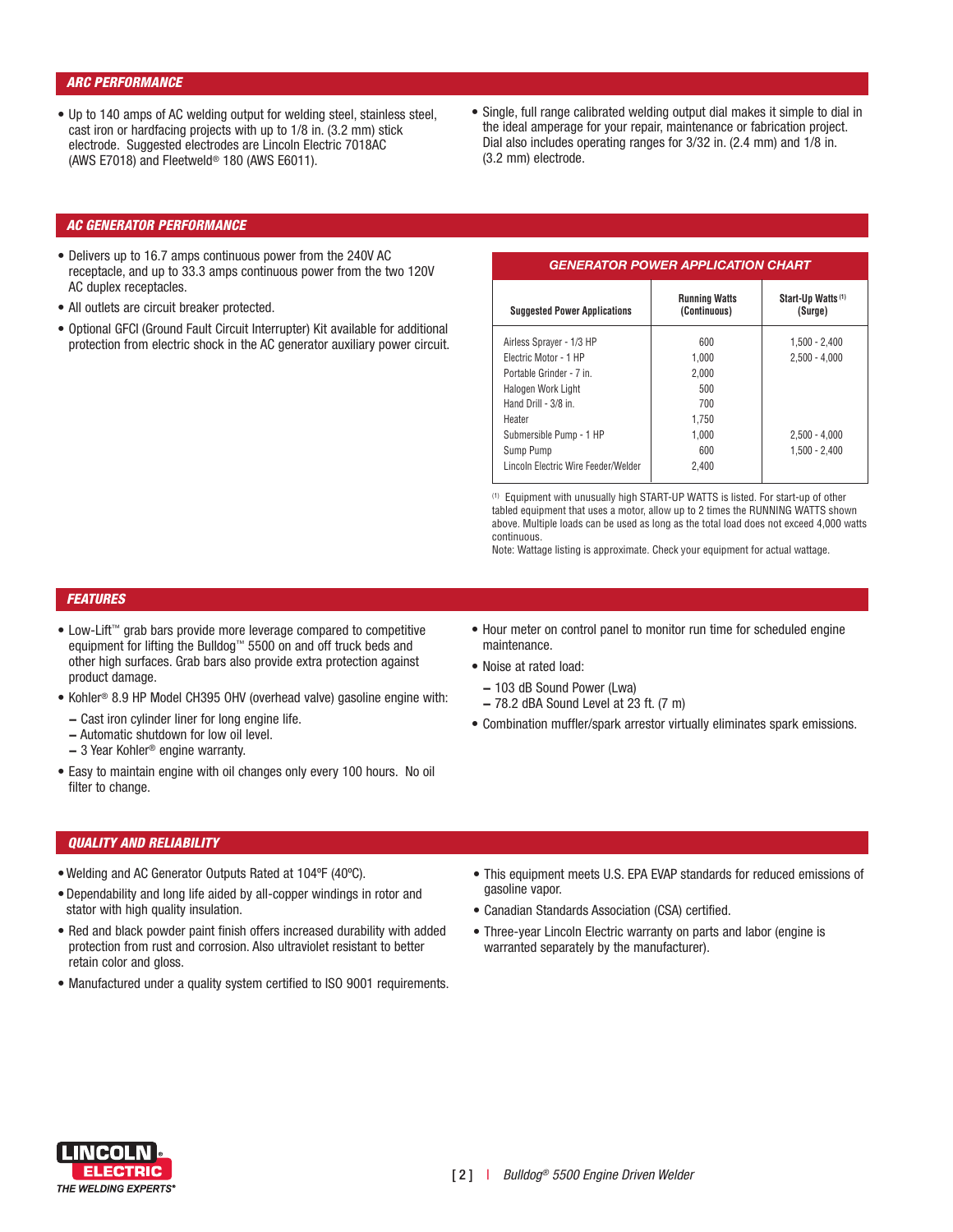#### *KEY CONTROLS*

- **1. Engine Hour Meter**
- **2. Output Control Dial**
- **3. 120 Volt AC Receptacles (NEMA 5-20R)**
- **4. Circuit Breaker**
- **5. 240 Volt AC Receptacle (NEMA 6-20R)**
- **6. Output Studs**
- **7. Grounding Stud**



| <b>MACHINE SPECIFICATIONS</b> |                         |                                                                                             |                                                                  |                                                                                                                                          |                                                     |                     |  |
|-------------------------------|-------------------------|---------------------------------------------------------------------------------------------|------------------------------------------------------------------|------------------------------------------------------------------------------------------------------------------------------------------|-----------------------------------------------------|---------------------|--|
| Product<br>Name               | Ordering<br>Information | <b>Description</b>                                                                          | <b>CC Rated Output</b><br>Current/Voltage/Duty Cycle             | Generator<br>AC Power <sup>(1)</sup>                                                                                                     | <b>Dimensions</b><br>HxWxL<br>inches (mm)           | Weight<br>Ibs. (kg) |  |
| Bulldog <sup>®</sup> 5500     | K2708-2                 | 140 Amp AC<br>Arc Welder<br>with<br>5,500 Watts Surge<br>4.000 Watts Continuous<br>AC Power | <b>AC Constant Current</b><br>125A AC/20V/30%<br>100A AC/25V/60% | 5,500 Watts Surge<br>4,000 Continuous<br>60 Hz. 120V/240V AC (2)<br>Single Phase<br>100% Duty Cycle<br><b>Circuit Breaker Protection</b> | 25.6 x 21.8 x 31.5<br>$(651 \times 553 \times 800)$ | 198<br>(90)         |  |
|                               |                         |                                                                                             | <b>Current Range</b>                                             |                                                                                                                                          |                                                     |                     |  |
|                               |                         |                                                                                             | 70-140 A                                                         | 120V Duplex Receptacles<br>20 Amps Each                                                                                                  |                                                     |                     |  |
|                               |                         |                                                                                             | Max. OCV@ 3750 RPM<br>66V RMS                                    | 33.3 Amps Total (3)                                                                                                                      |                                                     |                     |  |
|                               |                         |                                                                                             |                                                                  | 240V Receptacle<br>16.7 Amps                                                                                                             |                                                     |                     |  |

(1) When welding, available auxiliary power will be reduced.

(2) 120V will operate either 60 Hz,or 50/60 Hz power tools, lights, etc.

(3) Circuits cannot be wired in parallel to operate the same device.

| <b>ENGINE SPECIFICATIONS</b> |                                                                                                                                                                                    |                                                               |                                        |                              |                                   |                                |  |  |
|------------------------------|------------------------------------------------------------------------------------------------------------------------------------------------------------------------------------|---------------------------------------------------------------|----------------------------------------|------------------------------|-----------------------------------|--------------------------------|--|--|
| Engine<br>Model              | <b>Description</b>                                                                                                                                                                 | Horsepower &<br><b>Displacement</b>                           | Ignition                               | <b>Capacities</b>            | <b>Operating</b><br><b>Speeds</b> | Fuel<br><b>Consumption</b>     |  |  |
| Kohler®<br>CH395 (4)         | 8.9 HP @ 3.600 RPM (5)<br>1 Cylinder, 4 Cycle,<br>Overhead Valve<br>$16.9 \text{ cu}$ in<br>Air Cooled, Gasoline Engine<br>$(277$ cc)<br>Aluminum Alloy,<br><b>Cast Iron Liner</b> |                                                               | Manual Recoil Start,<br>with Automatic | FUEL:<br>1.9 Gals (7.2 Ltrs) | FULL LOAD (6)<br>3.600 RPM        | 0.74 Gals./Hr<br>2.80 Ltrs./Hr |  |  |
|                              |                                                                                                                                                                                    | <b>Compression Release:</b><br>Manual Choke;<br>On/Off Switch | OIL:<br>1.2 Qts (1.1 Ltrs)             | NO LOAD<br>3.750 RPM         | 0.31 Gals/Hr<br>1.17 Ltrs./Hr     |                                |  |  |

(4) Kohler® warranty is three years.

(5) Kohler® also rates this engine at 9.5 HP @ 4,000 RPM.

(6) Continuous AC generator power.